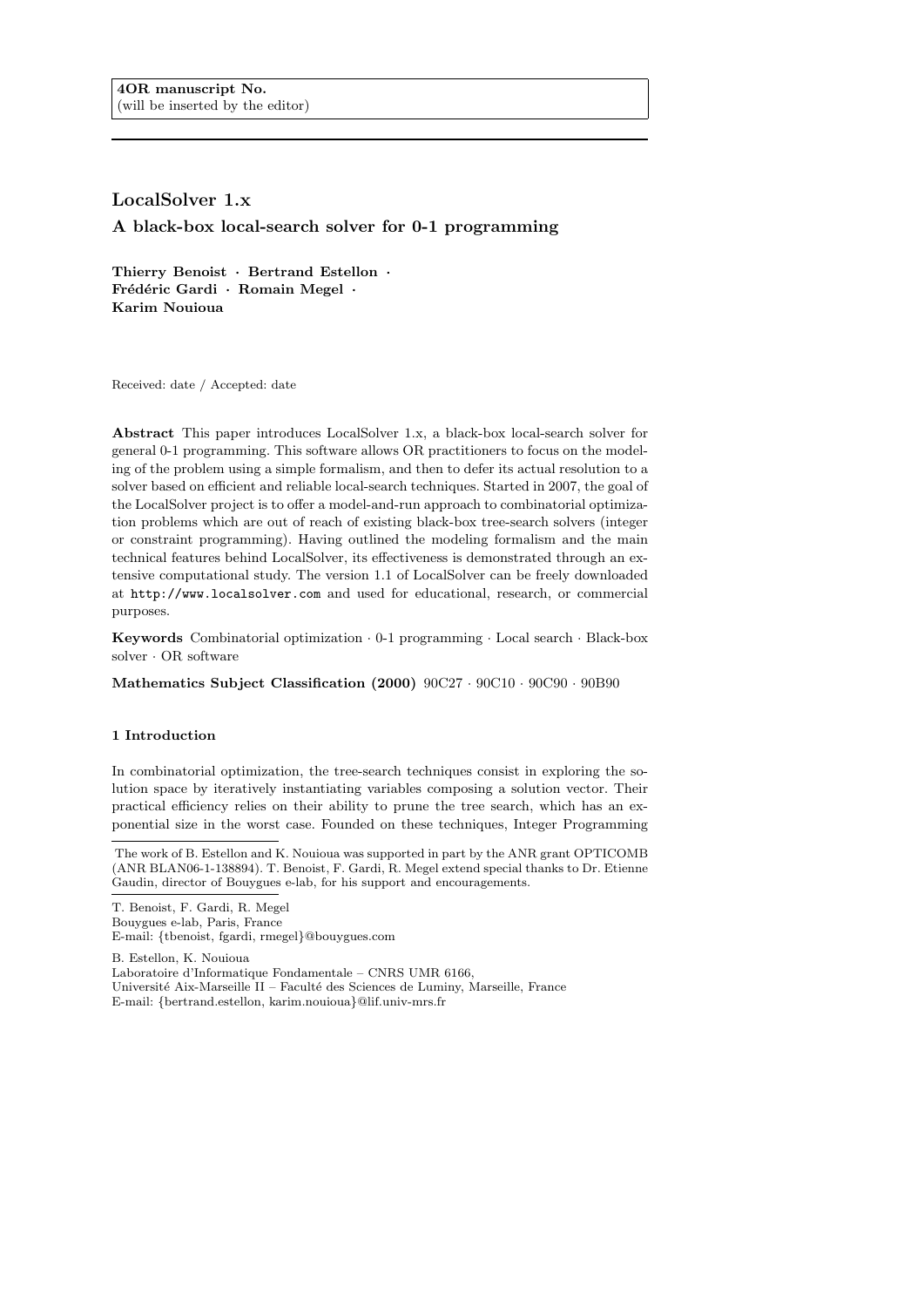(IP) is surely one of the most powerful tools of operations research. Although limited when faced with large-scale combinatorial problems, its success among practitioners is mainly due to the simplicity of use of IP solvers: the engineer models its problem as an integer program and the solver solves it by branch  $\&$  bound ( $\&$  cut). Following this observation, a recent trend in Constraint Programming (CP) aims to promote the design of effective autonomous CP solvers. Indeed, this "model-and-run" approach, when effective, reduces considerably the development and maintenance efforts of optimization softwares.

In contrast, Local Search (LS) consists in applying iteratively some changes (called moves) to a solution so as to improve the objective function. Although incomplete, this technique is widely appreciated because it allows operations researchers to obtain goodquality solutions in short running times (of the order of the minute). However, designing and implementing local-search algorithms is not straightforward. The algorithmic layer dedicated to the evaluation of moves is particularly difficult to engineer, because it requires both an expertise in algorithms and a dexterity in computer programming. For a survey on the LS paradigm and its applications, the reader is invited to consult the book by Aarts and Lenstra (1997).

This paper introduces LocalSolver 1.x, a black-box local-search solver for general 0-1 programming (with nonlinear constraints and objectives). This software allows OR practitioners to focus on the modeling of the problem using a simple formalism, and then to defer its actual resolution to a solver based on efficient and reliable local-search techniques. Started in 2007, the goal of the LocalSolver project is to offer a modeland-run approach to combinatorial optimization problems which are out of reach of existing IP/CP autonomous solvers. The current version (LocalSolver 1.1) is especially designed for tackling matching, partitioning, packing, covering problems. Distributed freely under a BSD licence<sup>1</sup>, the binaries of the software are available for the architecture x86 and three operating systems Linux 2.6, Mac OS X 10.5 (Leopard), Windows XP. The software can be used for educational, research or even commercial purposes without permission from the authors.

The paper is organized as follows. After a review of related work in the literature, the modeling formalism associated with LocalSolver 1.x is presented. Then, the solver is presented and the main ideas on which it relies are outlined. In order to demonstrate the effectiveness of our solver, the results of an extensive computational study realized with a dozen of academic and industrial benchmarks are outlined.

#### **2 Prior works and contributions**

A local-search heuristic is designed according to three layers (Estellon et al 2009): search strategy, moves, evaluation machinery. Our past experiences in engineering highperformance local-search algorithms (Estellon et al 2006, 2008, 2009; Benoist et al 2009a) have convinced us that neglecting one of these three layers may yield a significant decrease in terms of performance. Then, designing and implementing local-search heuristics is a complex, time-consuming task for OR practitioners.

Most proposals made to offer tools or reusable components for local-search programmers take the form of a framework handling the top layer of the algorithm, namely metaheuristics (see for example Cahon et al (2004); Di Gaspero and Schaerf (2003)). In

2

<sup>1</sup> http://www.localsolver.com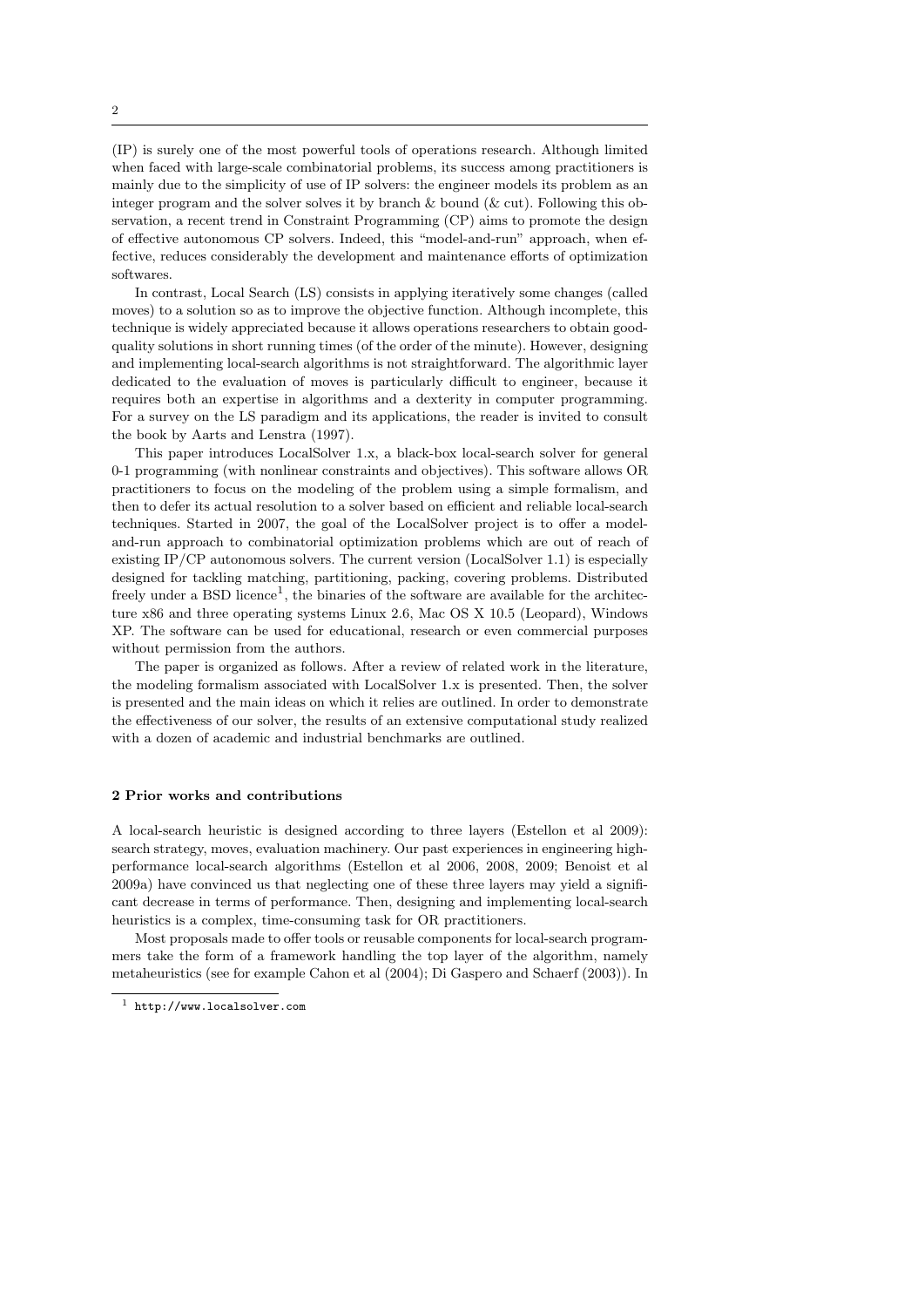this case, moves and associated incremental algorithms are implemented by the user, while the framework is responsible for applying the selected parameterized metaheuristic. However, designing moves and implementing incremental evaluation algorithms represent the largest part of the work (and of the resulting source code); from our observations, these two layers consume respectively 30 % and 60 % of the development times. Hence, these frameworks do not address the hardest issues of the engineering of local-search algorithms. Two softwares aim at answering to these needs: Comet Constraint-Based Local Search (CBLS) (Van Hentenryck and Michel 2005) (and its ancestor Localizer (Michel and Van Hentenryck 2000)) and iOpt (Voudouris et al 2001). These softwares allow an automatic evaluation of moves, but the implementation of these moves remains the responsibility of the user. Then, to the best of our knowledge, no effective black-box local-search solver is available today for tackling large-scale reallife combinatorial optimization problems, as known in IP. Van Hentenryck and Michel (2007) have recently described a synthesizer of local-search heuristics from high-level models, but this feature is not yet available in Comet (Deville and Schaus 2010); a generic swap-based tabu search procedure (Comet Tutorial 2010, pp. 330–331) is available in Comet CBLS 2.1, which can be used as black box for tackling integer models. Note also that some of the best solvers for Satisfiability Testing (SAT) or Pseudo-Boolean Programming (PB) rely on stochastic local search (see for example Walksat (Selman et al 1996) and WSAT(OIP) (Walser et al 1998)), but these solvers are not suited for real-life combinatorial optimization and thus rarely used by OR practitioners.

Our approach to autonomous LS is guided by the following fundamental principle: *the LS solver must work as a LS practitioner works*. This implies a major difference compared to the above frameworks or solvers: LocalSolver performs structured moves tending to maintain the feasibility of solutions at each iteration, whose evaluation is accelerated by exploiting invariants induced by the structure of the model. Then, the main specificities of LocalSolver 1.x are to provide: a simple mathematical formalism to model the problem in an appropriate way for LS resolution, and an effective black-box LS-based solver focused on the feasibility and the efficiency of moves.

#### **3 Modeling formalism**

LocalSolver's modeling formalism (named LSP for "Local Search Programming") is close to classical mathematical programming formalisms like 0-1 integer programming or pseudo-boolean programming but enriched with common mathematical operators, making it easy to understand by OR practitioners. In the LSP format, a program consists of: decision variables, intermediate variables, constraints and objectives. As an example, here is described an artificial toy problem which can be classified as a bin-packing problem. We have 3 items *x*, *y*, *z* of height 2, 3, 4 respectively to pack into 2 piles *A*, *B* knowing that *B* already contains an item of height 5. The goal is to minimize the height of the largest pile.

```
xA \leftarrow bool(); yA \leftarrow bool(); zA \leftarrow bool();xB \leftarrow bool(); yB \leftarrow bool(); zB \leftarrow bool();constraint booleansum(xA, xB) = 1;
constraint booleansum(yA, yB) = 1;
constraint booleansum(zA, zB) = 1;
heightA <- sum(2xA, 3yA, 4zA);
heightB \leftarrow sum(2xB, 3yB, 4zB, 5);objective <- max(heightA, heightB);
```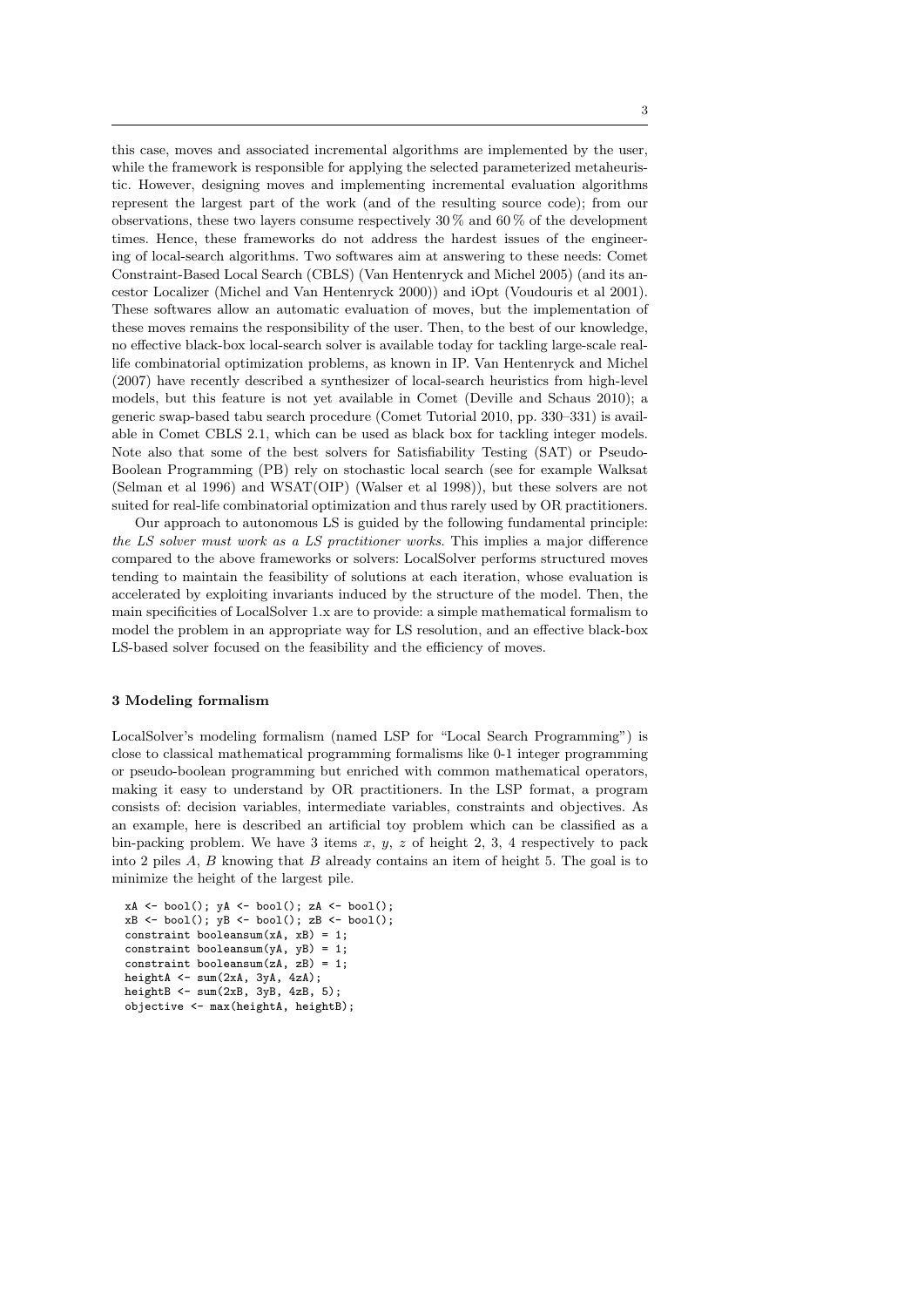minimize objective;

The statement bool() creates a boolean decision variable. For instance, the variable xA is true when item *x* is assigned to pile *A*. In this 1.x version, only boolean decision variables are allowed. Then, the operator <- is used to define intermediate variables (for example, the height of each pile), which can be boolean or integer. The keyword constraint prefixes each constraint definition; here the three constraints ensure that each item is assigned to exactly one pile. In the same way, the keyword minimize prefixes the objective of the program.

Formally, the BNF syntax of a program is:

 $\langle$  *lsp*  $\rangle$  ::= (*line*)  $\langle$  *line*  $\rangle ::= \langle \langle \rangle$  *< modifier*  $\rangle$  $|\langle \rangle$  *naming*  $\rangle$  $|\langle \rangle$  *expression*  $\rangle$  ; *< modifier >* ::= minimize *|* maximize *|* constraint *< naming >* ::= *< identifier >* <-

where  $\langle$  *expression*  $\rangle$  shall be detailed in the following section. Then, below are described the different kind of lines. The ordering of lines in the program is free, except when defining lexicographic objective functions.

#### 3.1 Decision and intermediate variables

All decision variables must be declared somewhere in the program. It is done with operators bool(), introducing boolean variables. Boolean variables are treated as integers, with the convention false  $=0$  and true $=1$ . We insist on the fact that so far only boolean variables are allowed as decision variables.

Expressions can be built upon these variables by using the native logical, arithmetic, or relational operators:

```
\n\n
$$
\langle
$$
 expression > ::=  $\langle$  identifier > |  $\langle$  scalar > |  
\n $\langle$  scalar >  $\langle$  expression > |  
\n $\langle$  operator > ([ $\langle$  arglist >]) |  
\n $\langle$  expression >  $\langle$  comparison >  $\langle$  expression >  
\n $\langle$  arglist > ::=  $\langle$  expression > [,  $\langle$  arglist >]  
\n $\langle$  operator > ::=  $\text{bool} |$  and | or | xor | not | if |  
\nsum | booleansum | min | max |  
\nproduct | square | divide | modulo |  
\nabs | distance\n\n $\langle$  comparator > ::=  $\langle$  |=  $\rangle$  |= = | !=\n\n
```

where  $\langle$  *scalar*  $>$  is a number and  $\langle$  *identifier*  $>$  a variable name.

In summary, LocalSolver uses a functional syntax (only comparators are infixed), with no limitation on the nesting of expressions. Intermediate variables can be introduced as well with operator <-, either to improve the readability of the model or to reuse expressions on different lines. Some operators apply only to a certain number of arguments or to a certain type of variables (see Table 1). For instance, the not operator takes only one argument whose type must be boolean. The if operator takes exactly three arguments, the first one being necessarily boolean: if(condition, value if true, value if false). Operators are strongly typed, which explains the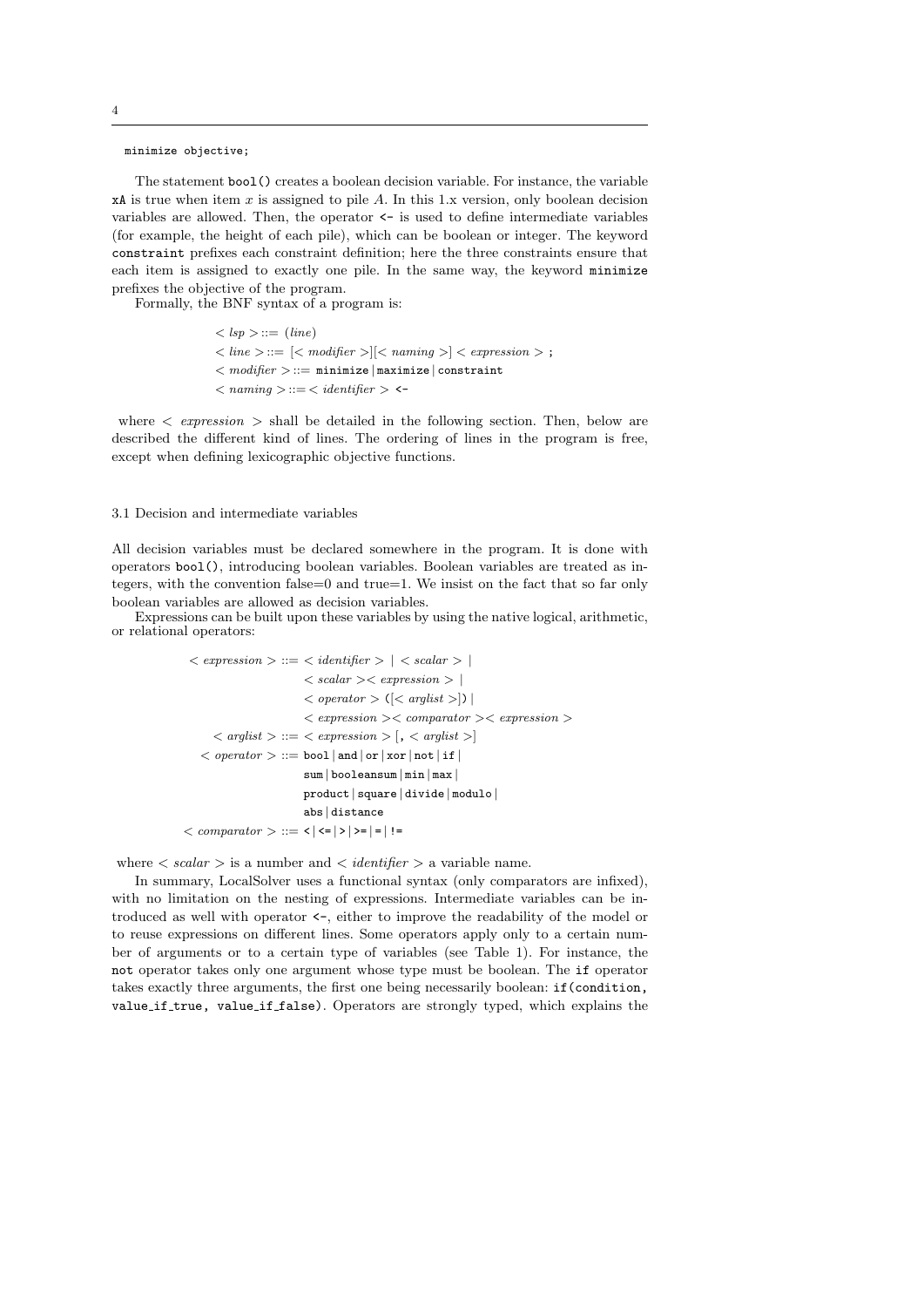| operators                | arity            | input                    | output                   |
|--------------------------|------------------|--------------------------|--------------------------|
| bool                     | $\Omega$         |                          | boolean                  |
| and                      | $\boldsymbol{n}$ | boolean                  | boolean                  |
| or                       | $\boldsymbol{n}$ | boolean                  | $\operatorname{boolean}$ |
| xor                      | $\boldsymbol{n}$ | boolean                  | boolean                  |
| not                      | 1                | $\operatorname{boolean}$ | $\operatorname{boolean}$ |
| if                       | 3                | mixed                    | $_{\rm mixed}$           |
| sum                      | $\boldsymbol{n}$ | integer                  | integer                  |
| booleansum               | $\boldsymbol{n}$ | $\operatorname{boolean}$ | integer                  |
| min                      | $\boldsymbol{n}$ | integer                  | integer                  |
| max                      | $\boldsymbol{n}$ | integer                  | integer                  |
| product                  | $\boldsymbol{n}$ | integer                  | integer                  |
| square                   | 1                | integer                  | integer                  |
| divide                   | 2                | integer                  | integer                  |
| modulo                   | $\overline{2}$   | integer                  | integer                  |
| abs                      | $\mathbf{1}$     | integer                  | integer                  |
| distance                 | $\overline{2}$   | integer                  | integer                  |
| =                        | $\overline{2}$   | integer                  | $\operatorname{boolean}$ |
| $\leq$                   | $\overline{2}$   | integer                  | $_{\text{boolean}}$      |
| $>=$                     | 2                | integer                  | $\operatorname{boolean}$ |
| $\overline{\phantom{a}}$ | $\overline{2}$   | integer                  | $_{\text{boolean}}$      |
| $\mathbf{r}$             | $\overline{2}$   | integer                  | $\operatorname{boolean}$ |
| ! =                      | $\overline{2}$   | integer                  | boolean                  |

**Table 1** Mathematical operators available in LocalSolver 1.1.

definition of sum and booleansum. On the other hand, since boolean expressions are actually 0/1 variables, they can be used in all integer operators.

Introducing logical, arithmetic, or relational operators has two important benefits in a local-search context: expressiveness and efficiency. With such low-level operators, modeling is easier than with basic IP syntax, while remaining quickly assimilable by practitioners. Besides, the invariants induced by these operators can be exploited by the internal algorithms of the LS solver to speed up local search.

#### 3.2 Constraints and objectives

Any boolean expression can be made into a constraint by prefixing the line by constraint. An instantiation of decision variables is valid if and only if all constraints take value 1, coding for satisfied. When modeling a problem, practitioners should remember that local search is not suited for solving severely constrained problems: if some business constraints are not likely to be satisfied, it is recommended to define them in the objective function (as soft constraints) rather than as hard constraints. Moreover, LocalSolver offers a feature making this easy to do: lexicographic objectives.

At least one objective must be defined, using the modifier minimize or maximize. Any expression can be used as objective. If several objectives are defined, they are interpreted as a lexicographic objective function. The lexicographic ordering is induced by the order in which objectives are declared. For instance in car sequencing with paint colors, when the goal is to minimize violations on ratio constraints and, as a second criterion, the number of paint color changes, the objective function can be directly specified as: minimize ratio violations; minimize color changes;. This features allows avoiding the classical modeling workaround where a big coefficient is used to sim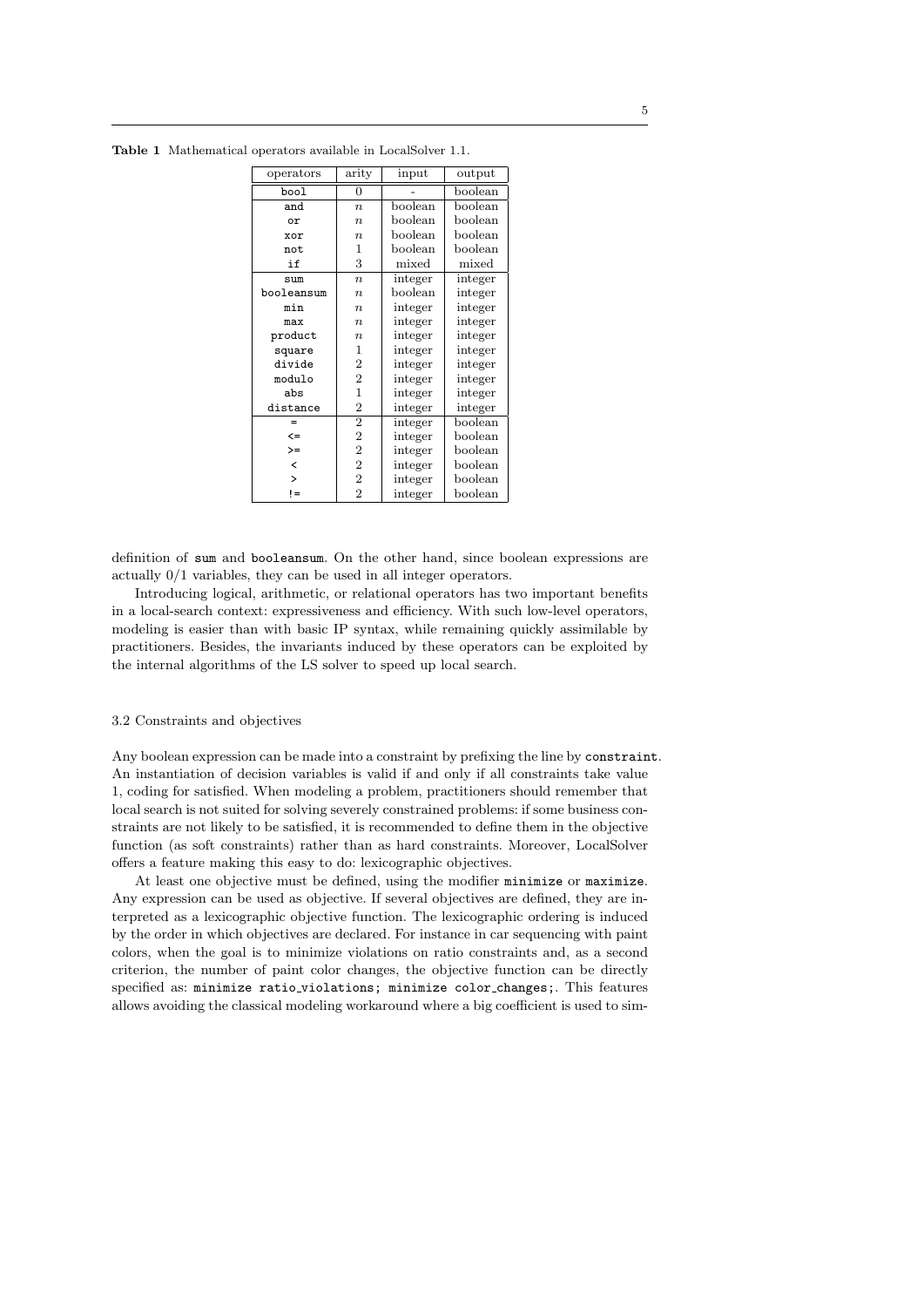ulate the lexicographic order: minimize 1000 ratio violations + color\_changes;. The number of objectives is not limited and can have different directions (minimization or maximization).

#### **4 Autonomous local search**

The command line for solving the above toy problem, granting 1 second of running time to LocalSolver 1.1 is:

localsolver.exe io lsp=toy.lsp hr timelimit=1 io solution=toy.sol

Then, the printout on standard output should look like this:

Parsing LSP file toy.lsp... 25 nodes, 6 booleans 3 constraints, 1 objectives 1 phases, 2 threads strategy : descent \*\*\*\*\* Initial feasible solution : obj = ( 9 ) \*\*\*\*\* Solve phase 1 during 1 sec and 4294967295 itr \* Thread  $1 : obj = ( 7 ) in 0 sec, 3 itr$ \* Thread  $2 : obj = ( 7 ) in 0 sec, 3 itr$ \*\*\* After 1 sec, 260000 itr : best obj =  $( 7 )$  in 0 sec, 3 itr Writing solution in file toy.sol...

By default, LocalSolver 1.1 uses a standard descent (Aarts and Lenstra 1997) as search strategy, with all available autonomous moves. A simulated annealing heuristic (Aarts and Lenstra 1997) is also available by specifying some options in command line. The chosen heuristic can be multithreaded (by default, two threads are launched). It consists in running several resolution instances with different seeds in parallel, synchronizing the best results regularly, and returning the best solution found when the time limit is reached. Multithreading shall not be seen as a way to speed up the search but rather as a way to increase the robustness of the solver. Autonomous moves are randomly chosen with a non uniform distribution; this distribution is dynamically tuned during the search in function of their accepting and improving rates.

The cost of the initial feasible solution found by LocalSolver on this example is 9. This solution is found by a basic randomized greedy algorithm. As explained above, LocalSolver is not designed for solving hardly-constrained optimization problems. Thus, if no initial feasible solution is found by this greedy algorithm, then the user should consider turning one of the constraints into a first-level objective function. By the way, this is a fundamental difference with CBLS approaches where a violation measure is defined for each constraint. We believe that such relaxations are the responsibility of the user. Typically, for frequency assignment problems, the practitioner can chose between assigning a frequency to each link while minimizing interferences or ensuring zero interferences while minimizing the number of unassigned links.

The best solution, found after 3 iterations (and 0 second), has cost 7. During the second of allocated time, LocalSolver has performed 260 000 iterations in each thread, which corresponds to the number of moves attempted and also to the number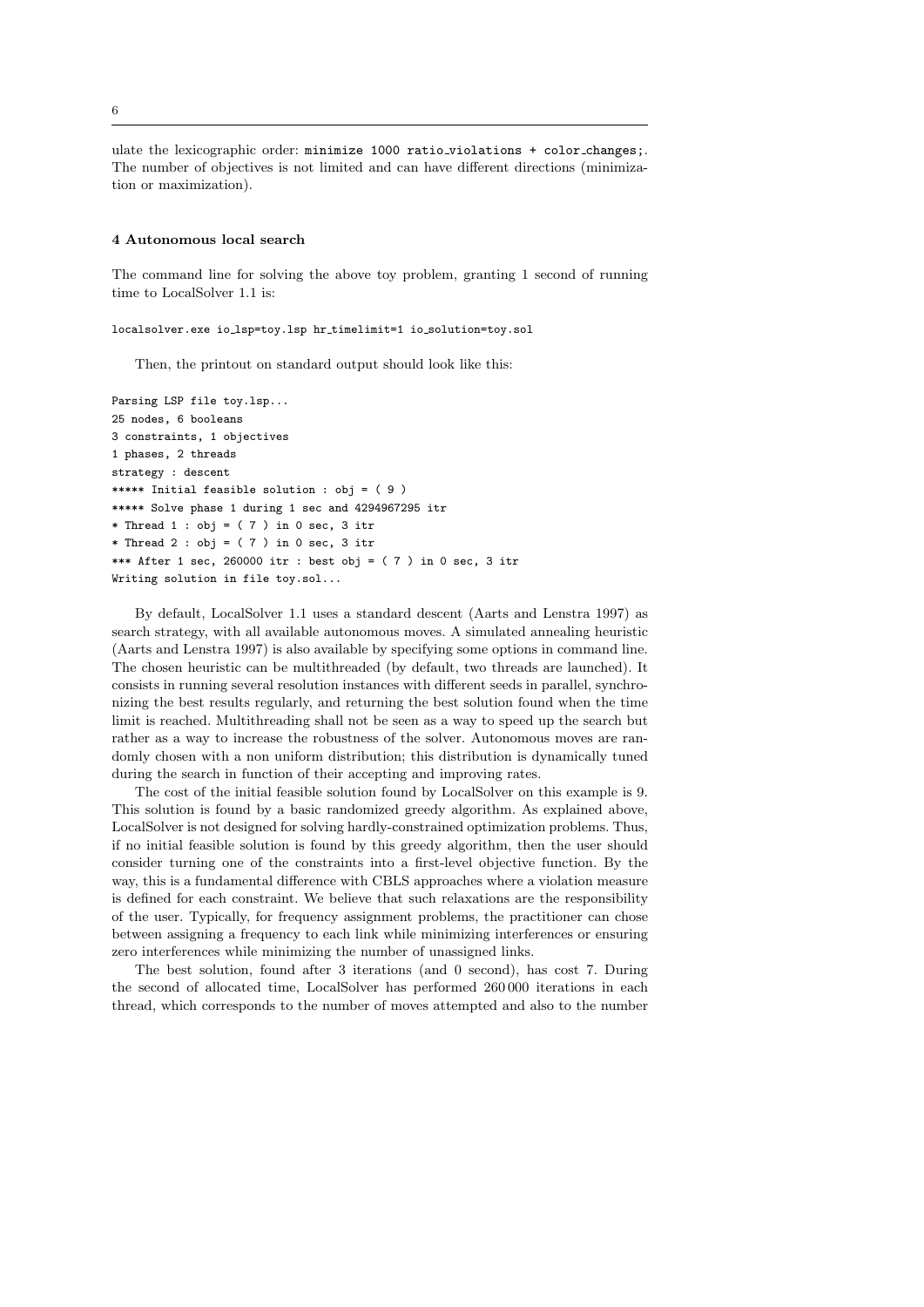of solutions visited during the search. Ultimately, it creates the file "toy.sol" with the solution: xA=0; yA=1; zA=1; xB=1; yB=0; zB=0;



**Fig. 1** The directed acyclic graph (DAG) induced by a simple model. For each node, the type (resp. name) of the node is given above (resp. below). Here "bsum" stands for booleansum.

A LSP program, as defined above, can be represented through a directed acyclic graph (DAG), whose roots are the decisions variables and whose leaves are the constraints and objectives (see Fig. 1). Then, the operators used to model the problem induce the inner nodes of the DAG. These inner nodes are related to "invariants" or "one-way constraints" in softwares like iOpt (Voudouris et al 2001) or Comet (Van Hentenryck and Michel 2005) (or its ancestor Localizer (Michel and Van Hentenryck 2000)). With this representation, a solution is a complete instantiation of the root variables. Applying moves to the current solution consists in modifying the current values of the decision variables (roots) and evaluating constraints and objectives (leaves) by propagating these modifications along the DAG.

Following the methodology of Estellon et al (2009), LocalSolver is composed of three layers: search strategy, moves, evaluation machinery. The design and implementation of LocalSolver have required a considerable effort in terms of software and algorithm engineering to reach high performances, which cannot be entirely detailed here. Hence, our presentation will be focused on the two crucial aspects of the solver: the autonomous moves and the incremental evaluation machinery.

#### 4.1 Autonomous moves

As suggested in introduction, our ultimate goal is to autonomously perform the moves that a practitioner would have designed to solve its problem. The simplest possible move is the *k-Flips* which randomly flips the value of *k* (binary) decision variables. However, the structure of the model often allows to design more appropriate moves. For instance, when a constraint is set on a sum of boolean variables, a natural move consists in flipping two booleans of the sum in opposite directions, thus preserving the value of this sum. We will show in this section that LocalSolver is also able to exploit more complex patterns, applying autonomous moves that can be viewed as ejection chains applied to the hypergraph induced by boolean variables and constraints (see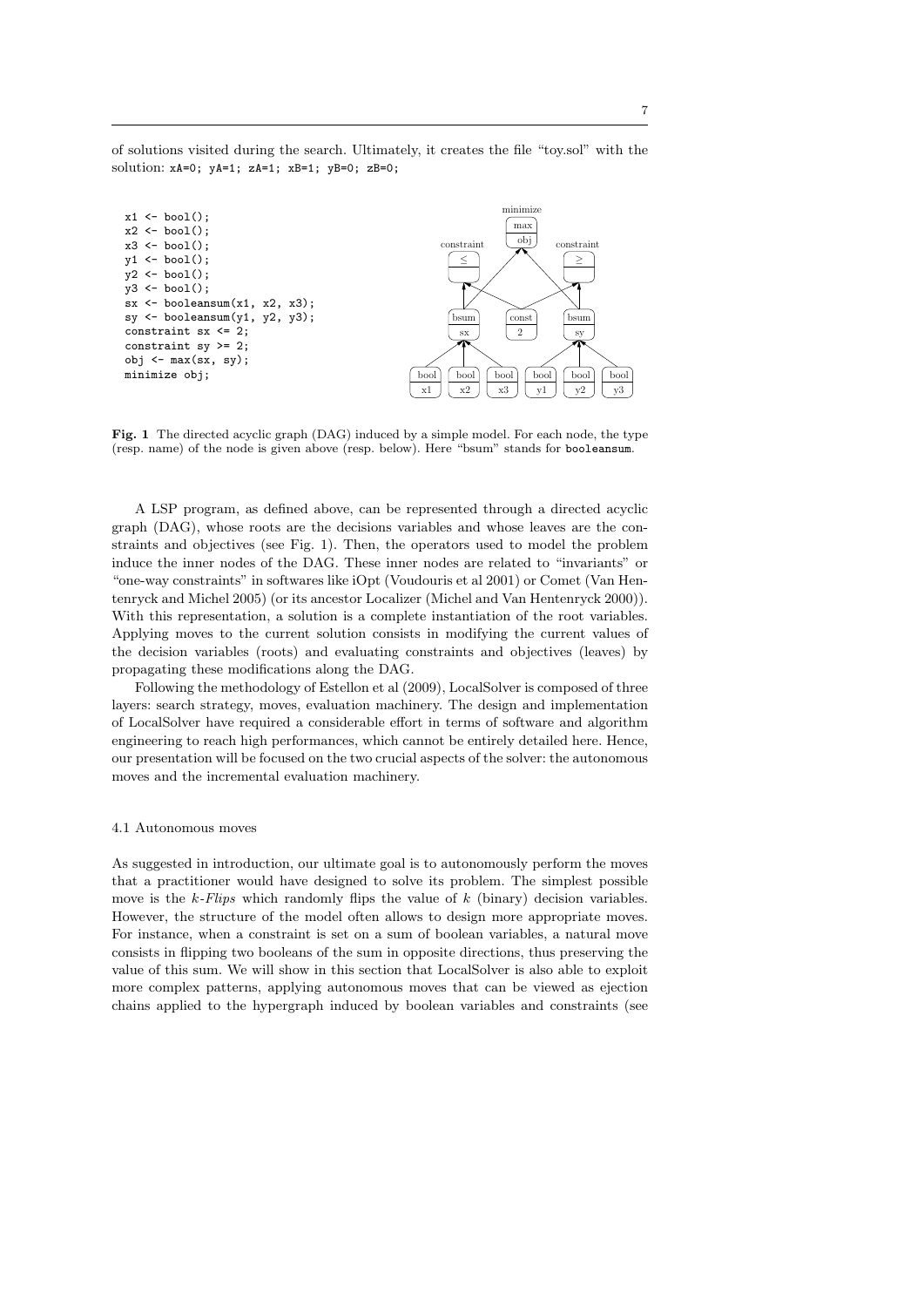Rego and Glover (2002) for more details on ejection chains). These ejection chains are specialized for maintaining the feasibility of boolean constraints and are a key component of the effectiveness of LocalSolver 1.x. For example, let us consider the car sequencing problem (Estellon et al 2006, 2008): cars must be ordered in the production line so as to minimize a non linear objective. This problem can be modeled as an assignment problem by defining for each car *i* and position *p* a boolean variable  $x_{i,p}$ . basic neighborhood for this model consists in exchanging the positions of two vehicles. In terms of variables, exchanging the positions *p* and *q* of two cars *i* and *j* corresponds to flipping the 4 boolean variables  $x_{i,p}$ ,  $x_{i,q}$ ,  $x_{j,q}$ ,  $x_{j,p}$  which preserves the feasibility of the 4 partition constraints where these variables appear. In a generic way, our autonomous moves are equivalent to k-moves and k-swaps on packing/covering problems.

Define a *constrained sum* as a sum involving at least two binary decision variables either directly or multiplied by a scalar, whose value is constrained by a relational operator. A data structure is built listing all constrained sums in the DAG and for each binary decision variable, the list of constrained sums it belongs to. Besides, we maintain for each constrained sum the set of *increasing booleans*, namely decision variables whose change would increase the sum, and the complementary of this set (that is, the *decreasing booleans*). Using this structure, we can perform moves trying to find an alternating path of increasing and decreasing booleans such that two consecutive variables are involved in the same constrained sum. To obtain an alternating cycle, as in the above example, we can also enforce the same properties for the last and first variables in the path. The key idea of such moves, called *k-Paths* or *k-Cycles*, is to iteratively repair modified sums, by applying an opposite change at each step. By maintaining the feasibility of constrained sums, *k*-Paths and *k*-Cycles tend to maintain the feasibility of the solution, which is crucial for making the search effective. For instance, when the constrained sums define a complete matching problem, any *k*-Cycle with *k* even will be completed (that is, closed without failing) in  $O(k)$  time.



**Fig. 2** A 6-Cycle involving six boolean variables  $x_1, x_3, x_5$  (whose current value is 1) and  $\bar{x}_2$ ,  $\bar{x}_4$ ,  $\bar{x}_6$  (whose current value is 0), and six constrained sums  $C_1, \ldots, C_6$ . Each variable belongs to two sums (for example,  $x_1$  belongs to  $C_1$  and  $C_6$ ). Now,  $x_1, x_3, x_5$  are decreased ( $\downarrow$ ) while  $\bar{x}_2, \bar{x}_4, \bar{x}_6$  are increased (†). This move preserves the values of the sums, and thus the feasibility of the constraints.

Changing the definition of constrained sums leads to variants which are of interest for practically speeding up the convergence of the local search. For instance, for the selection of the next sum to be repaired, we may also favor sums on which an equality constraint is set because the move cannot succeed without repairing these sums. Another variant consists in flipping more than one variable per constraint. This extension follows the same logic as the generalization from ejection chains to ejection trees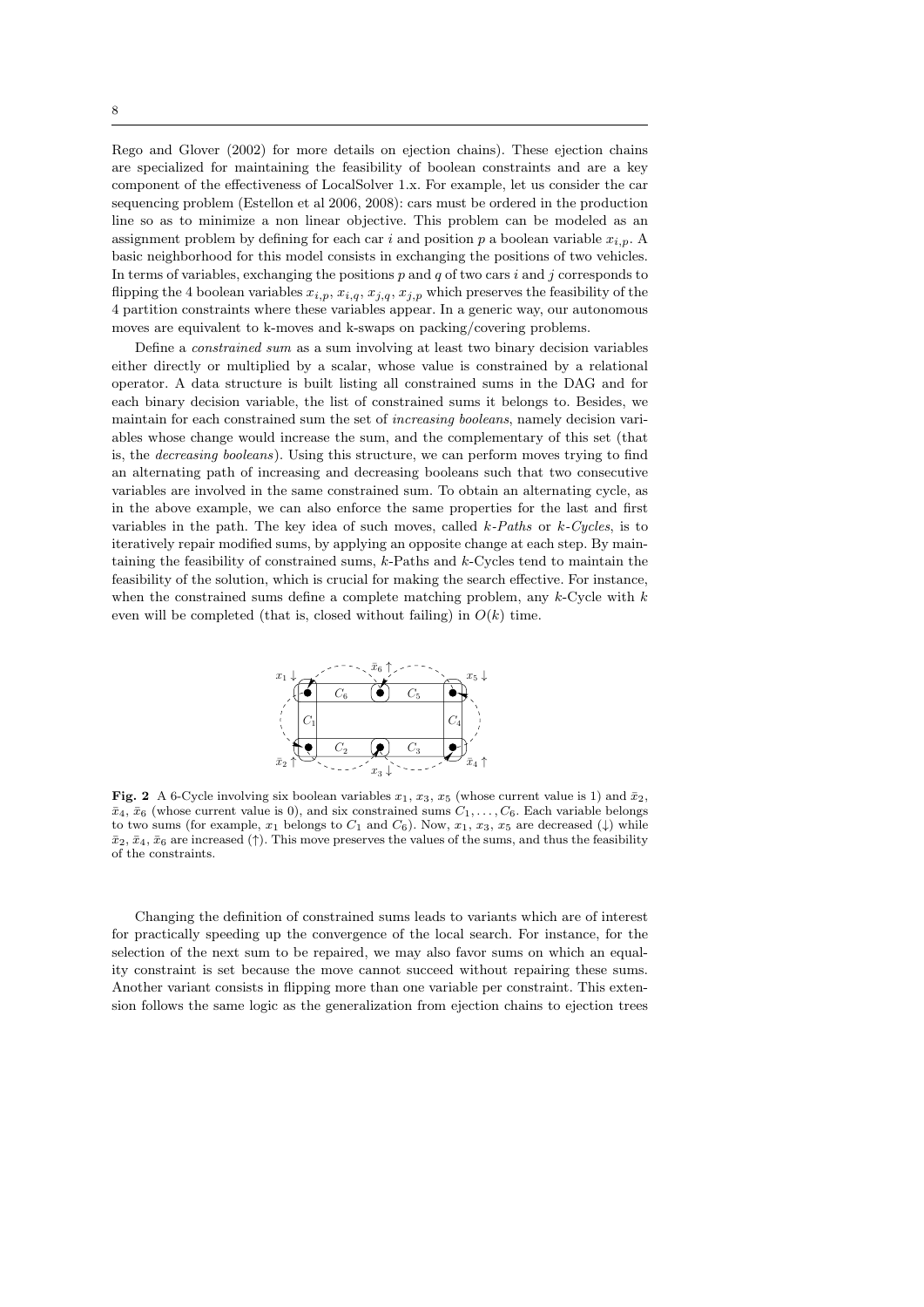(Caseau et al 1999). For instance, it allows ejecting two objects of size 1 when adding an object of size 2 in a set, in packing problems.

At our knowledge, the design of such autonomous moves, specialized for maintaining the feasibility of the solution during the move, is novel. They form the key component of LocalSolver as black box. Indeed, they largely improve the effectiveness of the search (that is, the convergence toward high-quality solutions) on large-scale structured combinatorial problems (as frequently encountered in OR applications), relatively to the classical *k*-Flips neighborhood search employed in SAT/PB solvers (Selman et al 1996; Walser et al 1998). Note that we have recently been informed that specific autonomous moves are used in IBM ILOG Transportation PowerOps (TPO) software for solving vehicle routing problems by local search in a model-and-run fashion (Fernandez Pons 2010).

#### 4.2 Incremental evaluation machinery

The first machinery for incremental evaluation was introduced in Localizer (Michel and Van Hentenryck 2000), the ancestor of Comet (Van Hentenryck and Michel 2005), and iOpt (Voudouris et al 2001). It is based on the exploitation of invariants induced by combinatorial operators. Although we claim no novelty for this mechanism, it is presented here for the sake of completeness, and the specificities of our implementation are illustrated at the end of the section.

Each node of the DAG implements the following methods: init, eval, commit, rollback. The method init is responsible of the initialization of the value of the node according to (the values of) its parents, before starting local search. The specific data structures attached to the node, used for speeding up its incremental evaluation, are also initialized by this method. Having applied a move on decision variables, the eval method is called for incrementally reevaluated the value of a node, when this one is impacted during the DAG propagation. Then, if the move is accepted by the heuristic, the commit method is called on each modified node for validating the changes implied by the move. Otherwise, the move is rejected, and the rollback method is used instead.

As mentioned above, the fast evaluation of moves is obtained by exploiting the invariants induced by each type of nodes (that is, operators) during the propagation (Michel and Van Hentenryck 2000). A breadth-first search propagation of the modifications is performed along the DAG, guarantying that each node is evaluated at most once. Following a classical observer pattern, the propagation is reduced to impacted nodes: a node is said to be impacted if some of its parents have been modified. For example, consider the node  $z \leftarrow a \leq b$  with a current value equals to true. This one will not be impacted if a is decreased or b increased. Then, to each node is associated an eval method called for computing the new value of the node when impacted. This method takes in input the list of modified parents (that is, the parent nodes whose current value has changed). For a linear operator like sum, evaluation is easy: if *k* terms of the sum are modified, then its new value is computed in  $O(k)$  time. But for other operators (arithmetic or logical), significant accelerations can be obtained in practice. For example, consider the node  $z \leftarrow \text{or}(a_1, \ldots, a_k)$  with *M* the list of modified  $a_i$ 's and *T* the list of  $a_i$ 's whose current value is true. Thus, one can observe that if  $|M| \neq |T|$ , then the new value of  $z$  is necessarily true, leading to a constant-time evaluation. Indeed, if  $|M|$  <  $|T|$ , then at least one parent remains with value equals to true; otherwise, there exists at least one parent whose value is modified from false to true.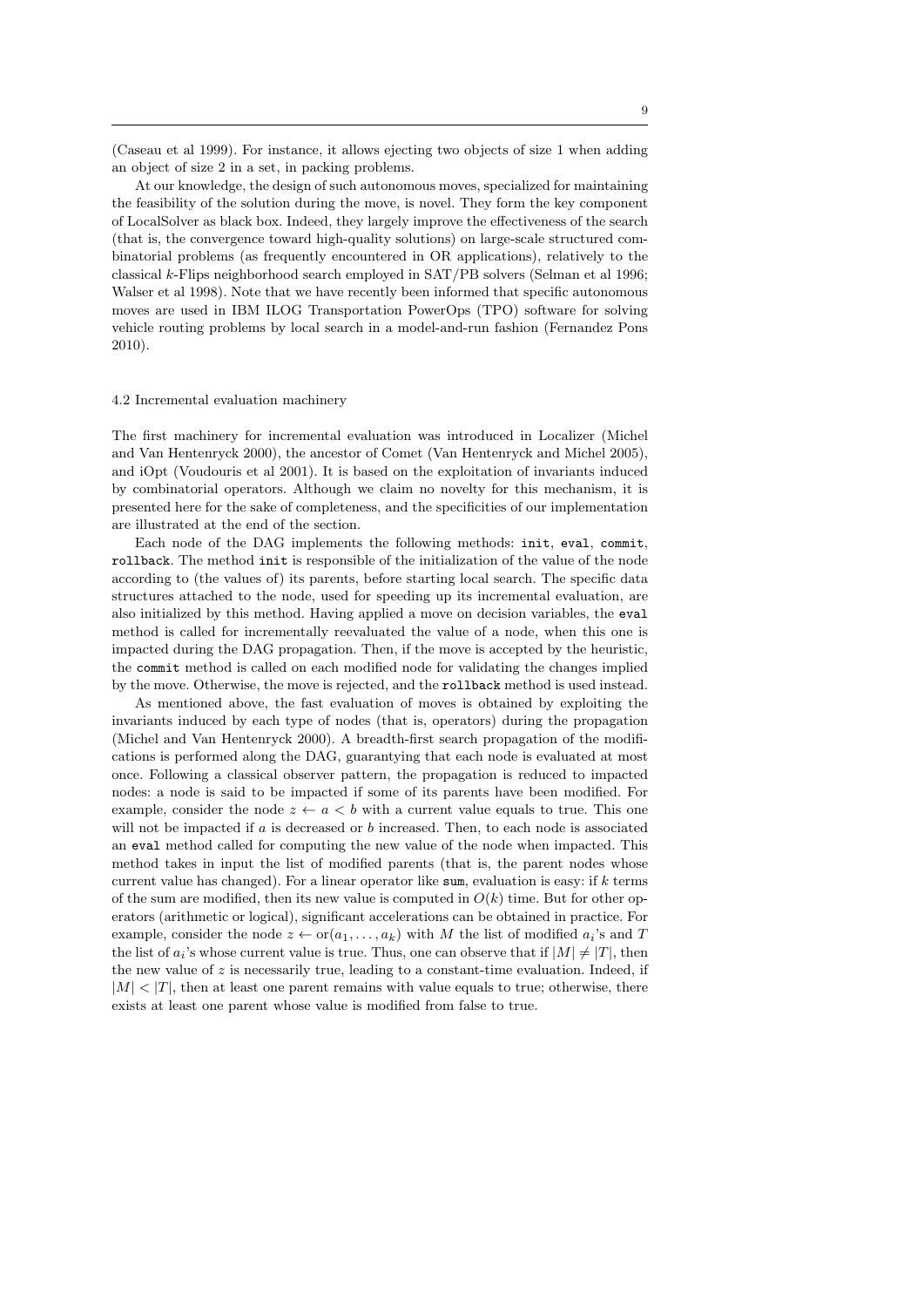Here our implementation is focused on the practical, experimental complexity, and not only on the worst-case complexity. Constant factors do matter: fine algorithmic and code optimizations improve speed of evaluation by several orders of magnitude. For instance, the property mentioned previously for maintaining the or operator is, at our acquaintance, not employed in Comet or iOpt systems. In the same way, in Localizer, Michel and Van Hentenryck (2000, p. 67) maintains the min operators in  $O(\log k)$ time with *k* the number of operands using classically a binary heap. In LocalSolver, we distinguish two cases. If the minimum value among the modified operands is lower than or equal to the current value of the min operator, or if one support remains unmodified, then the evaluation is optimally done in  $O(|M|)$  time with  $|M|$  the number of modified values. Otherwise, the evaluation is performed in  $O(k)$  time. In practice, the former case is by far the most frequent and the number of modified operands is small  $(|M| = O(1))$ , ensuring an amortized constant-time evaluation.

#### **5 Experimental results**

LocalSolver was tested on a benchmark mixing academic and industrial problems, determined before starting the project. We insist on the fact that our purpose is not to achieve state-of-the-art results for all these problems. *The main goal of LocalSolver is to obtain, as black box, good-quality solutions with short running times (as it can be done with standard local-search heuristics), in particular when tree-search solvers fail to find any solution*.

The goal of these experiments is to compare LocalSolver to existing black-box solvers: IBM ILOG CPLEX (the state-of-the-art IP solver) and Comet CBLS (Comet Tutorial 2010, pp. 330-331) which, although not primarily designed to serve as a black box, offers a generic swap-based tabu search. IBM ILOG CP Optimizer (CPO) was tested as well but did not yield competitive results on these problems. The results of SAT or PB solvers, inappropriate to tackle such structured optimization problems, are also omitted.

For each problem of this benchmark, the solvers were compared on the same machine, with the same standard model. All numerical experimentations were performed on a standard computer equipped with the operating system Windows XP 32 bits and the chip Intel Core 2 Duo T7600 (2.33 GHz, RAM 2 GB, L2 4 MB, L1 64 kB). Note that only two cores are available on this computer. As for the model, it is merely adapted to the grammar of each solver. Thus, LSP and IP models are written using boolean decision variables, while CP and CBLS models are written using integer decision variables with the available global constraints. For instance, the *max* operator is native in Comet and LocalSolver but shall be expressed through inequalities in the MIP equivalent model. Note that no specific element was added beyond these necessary transformations (like IP valid inequalities). The efficiency of an autonomous solver is a combination of several factors including the search strategy (for finding a feasible solution, for optimizing a feasible solution), the bounding and cutting techniques (for IP solvers), the filtering techniques (for CP solvers), the moves and the incremental evaluation machinery (for LS solvers), and especially the internal algorithms and their implementation details. Here each solver is launched with its default parameter settings, unless explicit mention on the contrary. In particular, no initial solution is provided to LocalSolver or Comet, and no search strategy or moves are specified: these choices are the responsibility of the black-box solvers.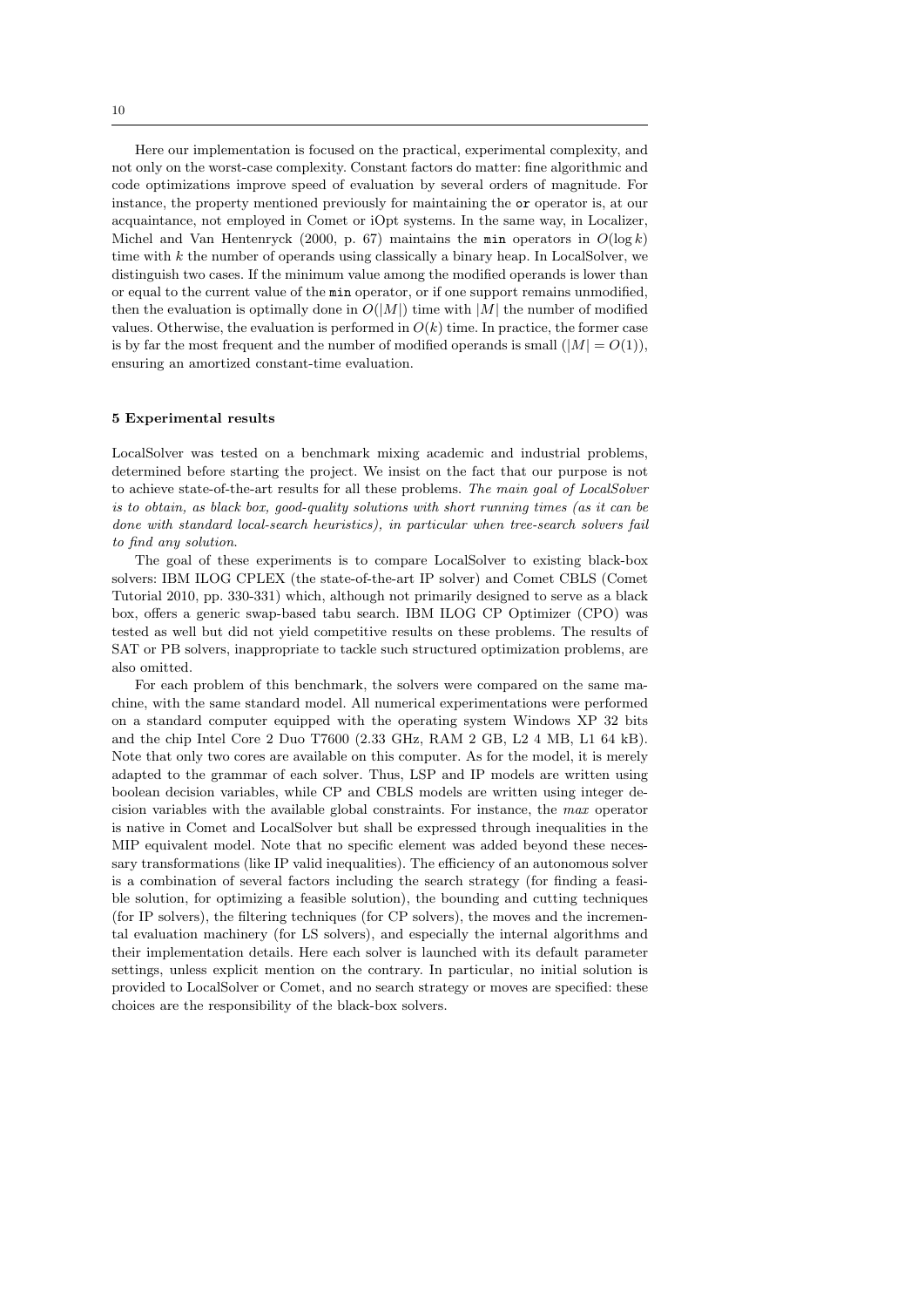Each problem addressed in this benchmark is briefly described and the chosen model is cited or sketched out. Results obtained by the different solvers are reported on a representative set of instances and the state-of-the-art results found in the literature (generally obtained by local-search heuristics) are given as a baseline. All results presented here have been rigorously validated; in particular, having extracted the business solution from the mathematical one, all constraints and objective costs have been checked. All the material used for the benchmark (code, models, results) is available upon request from the corresponding author.

In all tables below, the line "LocalSolver 1.1" corresponds to the results obtained by LocalSolver 1.1, the line "CPLEX 12.2" corresponds to the results obtained by IBM ILOG CPLEX 12.2, the line "CPO 2.3" corresponds to the results obtained by IBM ILOG CPO 2.3, and the line "Comet CBLS 2.1" corresponds to the results obtained by the generic CBLS in Comet 2.1. The origin of the "State of the art" line will be detailed for each problem.

#### 5.1 Car sequencing

The car sequencing problem (Hnich et al 2009) consists in ordering cars on an assembly line while minimizing violations on ratio constraints. In LocalSolver and CPLEX, the assignment of cars to positions is modeled with boolean variables and the violations on each ratio constraint are summed (see Estellon et al (2006)). In Comet, we use integer (and not boolean) decision variables. Besides, a "sequence" constraint is available in this language for modeling precisely the car sequencing violations. This global constraint was necessary to obtain the results given below (the performance of Comet is more than twice worse on large instances otherwise).

Sample results are presented for 5 instances on Table 2 below: 10-93 (100 vehicles, 5 options, 25 classes), 200-01 (200 vehicles, 5 options, 25 classes), 300-01 (300 vehicles, 5 options, 25 classes), 400-01 (400 vehicles, 5 options, 25 classes), 500-08 (500 vehicles, 8 options, 20 classes). The first 4 instances are available in CSPLib (Hnich et al 2009); the fifth comes from a benchmark generated by Perron et al (2004). The line "state-of-theart" corresponds to the state-of-the-art results, here obtained by the high-performance local-search algorithm described in Estellon et al (2006). The results presented in the top (resp. bottom) table have been obtained with a time limit fixed to 60 (resp. 600) seconds. The cost of the best solution found is given (the symbol "x" is used if no solution has been obtained within the time limit). In summary, one can observe that LocalSolver outperforms IP and Comet solvers, especially as the scale of instances grows (instances with 400 and 500 vehicles induce more than 10 000 boolean decision variables). The results of CP solvers are not detailed, because not competitive for tackling this problem: Perron and Shaw (2004); Perron et al (2004) obtain by Large Neighborhood Search (LNS) a number of violations greater than 500 on instance 500- 08.

A real-world version integrating the constraints and objectives of the paint workshop was proposed by the car manufacturer Renault as subject of the ROADEF 2005 Challenge (Estellon et al 2008), which is an OR competition yearly organized by the French Operations Research Society. Three lexicographic objectives have to be optimized in this version:  $EP =$  violations on high priority ratio constraints,  $ENP =$ violations on low priority ratio constraints, RAF = violations on paint color changes. Table 3 contains sample results for 3 instances:  $X2 = 023$ -EP-RAF-ENP-S49-J2 (1260)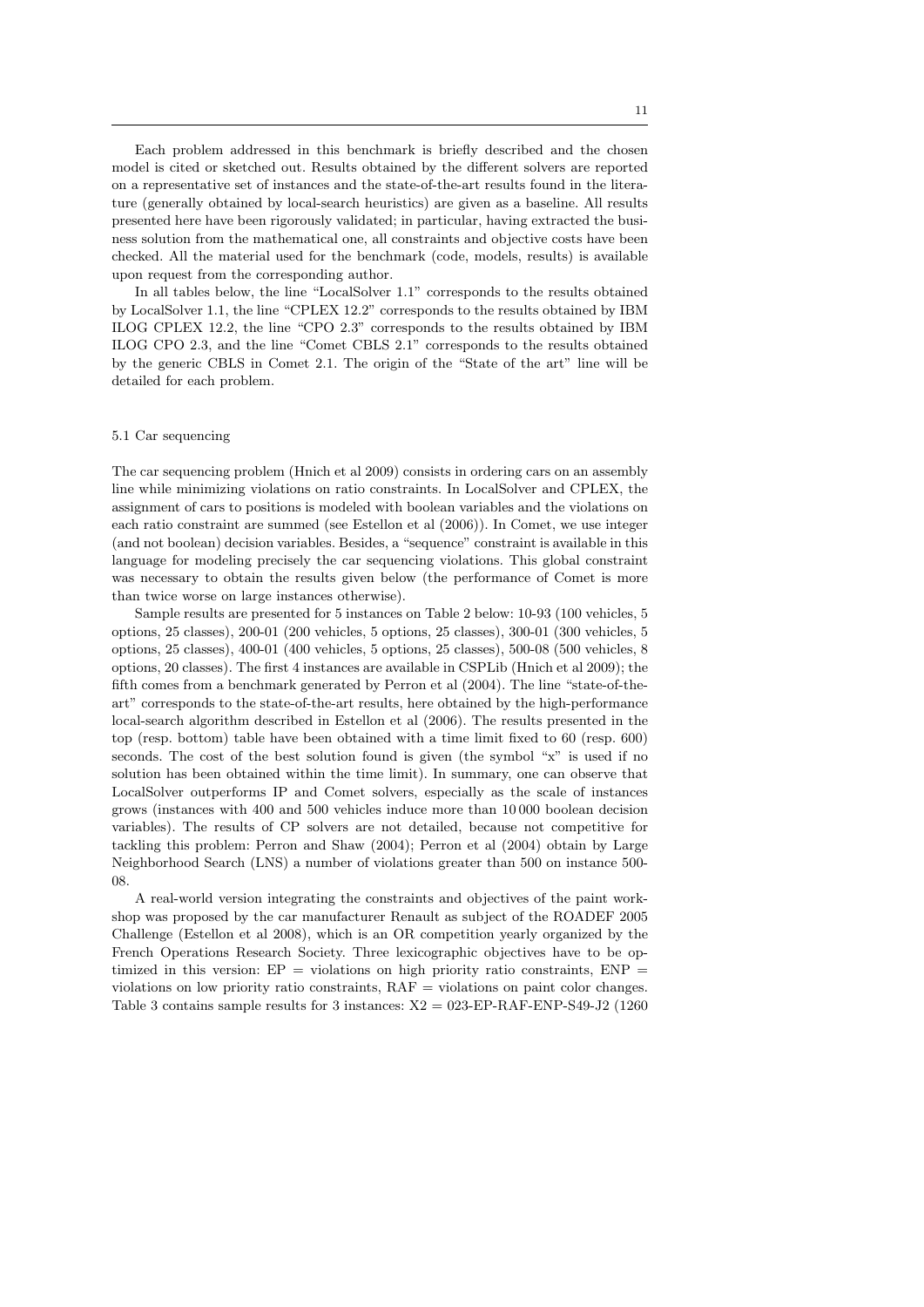| Table 2 Sample results for the academic car sequencing problem (minimization). |  |  |
|--------------------------------------------------------------------------------|--|--|
|--------------------------------------------------------------------------------|--|--|

| time limit: $60 s$  | 10-93                 | 200-01 | 300-01 | 400-01 | 500-08 |
|---------------------|-----------------------|--------|--------|--------|--------|
| LocalSolver 1.1     | 10                    |        | 11     | 13     | 46     |
| CPLEX 12.2          | 6                     | 11     | 27     | 17     | X      |
| Comet CBLS 2.1      |                       |        | 16     | 18     | 91     |
| time limit: $600 s$ | 10-93                 | 200-01 | 300-01 | 400-01 | 500-08 |
| LocalSolver 1.1     | 6                     | 3      | 6      | 10     | 20     |
| CPLEX 12.2          | 3                     | 3      | 11     | 16     | 104    |
| Comet CBLS 2.1      |                       | 6      | 10     | 18     | 47     |
| State of the art    | $\mathcal{S}_{1}^{2}$ |        |        |        |        |

**Table 3** Sample results for the Renault's car sequencing problem (minimization).

| time limit: $600 s$      |      | vη    |     |      | Λə    |     |       |      |     |
|--------------------------|------|-------|-----|------|-------|-----|-------|------|-----|
| State of the art         |      | 192.  | 66  |      | 337   |     |       | 160  | 407 |
| LocalSolver 1.1          | 0.   | 289.  | 68  | 30.  | 452.  | 22  |       | 244. | 676 |
| Comet CBLS 2.1 (relaxed) | 799, | 1069. | 481 | 1447 | 1100. | 309 | 1055. | 1888 | 651 |

vehicles, 12 options, 13 colors),  $X3 = 024$ -EP-RAF-ENP-S49-J2 (1319 vehicles, 18 options, 15 colors),  $X4 = 025$ -EP-ENP-RAF-S49-J1 (996 vehicles, 20 options, 20 colors). No IP/CP/SAT solver is able to tackle such instances today (Estellon et al 2008). For example, CPLEX is not able to find an integer solution after several hours of computing time. Comet is not able to find solutions too: the line "Comet CBLS 2.1 (relaxed)" gives the results obtained with models where paint limit constraints are omitted. Here the state of the art corresponds to the local-search heuristic which won the challenge (Estellon et al 2008); note that the design and the implementation of this algorithm required nearly 150 working days to its authors. For instance X2, the resulting LS program contains 516 936 variables whose 374 596 are binary decision variables (450 MB of RAM are allocated per thread during the execution). In both modes, Localsolver performs between that 1.5 and 4.5 million moves per minute, with an acceptation rate between 5 and 20 % and nearly a thousand improving solutions. Observe that Local-Solver's results are comparable to the hand-made variable neighborhood search by Prandtstetter and Raidl (2008) mixing classical moves and large neighborhood search by IP; according to its results, LocalSolver would have been ranked among the finalists of the 2005 ROADEF Challenge.

# 5.2 Social golfer

The social golfer problem (Hnich et al 2009) consists in assigning persons to groups over several weeks so as to maximize the number of meetings. Having modeled the partitioning structure for each week, the calculation of meetings between golfers is straightforward in each of the considered solvers. A real-life version is encountered at Bouygues SA for scheduling the managers' seminars. Sample results are presented on Table 4. Four classical instances are addressed (2 easy ones and 2 hard ones): 9-3-11 (9 groups of 3 players for 11 weeks), 10-10-3, 10-9-4, 10-3-13. In this case, the objective is to minimize the number of duplicate meetings. The fifth one, named "seminar", is a real-life instance (120 persons over 3 weeks with group sizes between 7 and 9) with additional constraints on groups and three lexicographic objectives: balancing some characters into each group (for example, men and women), avoiding the undesired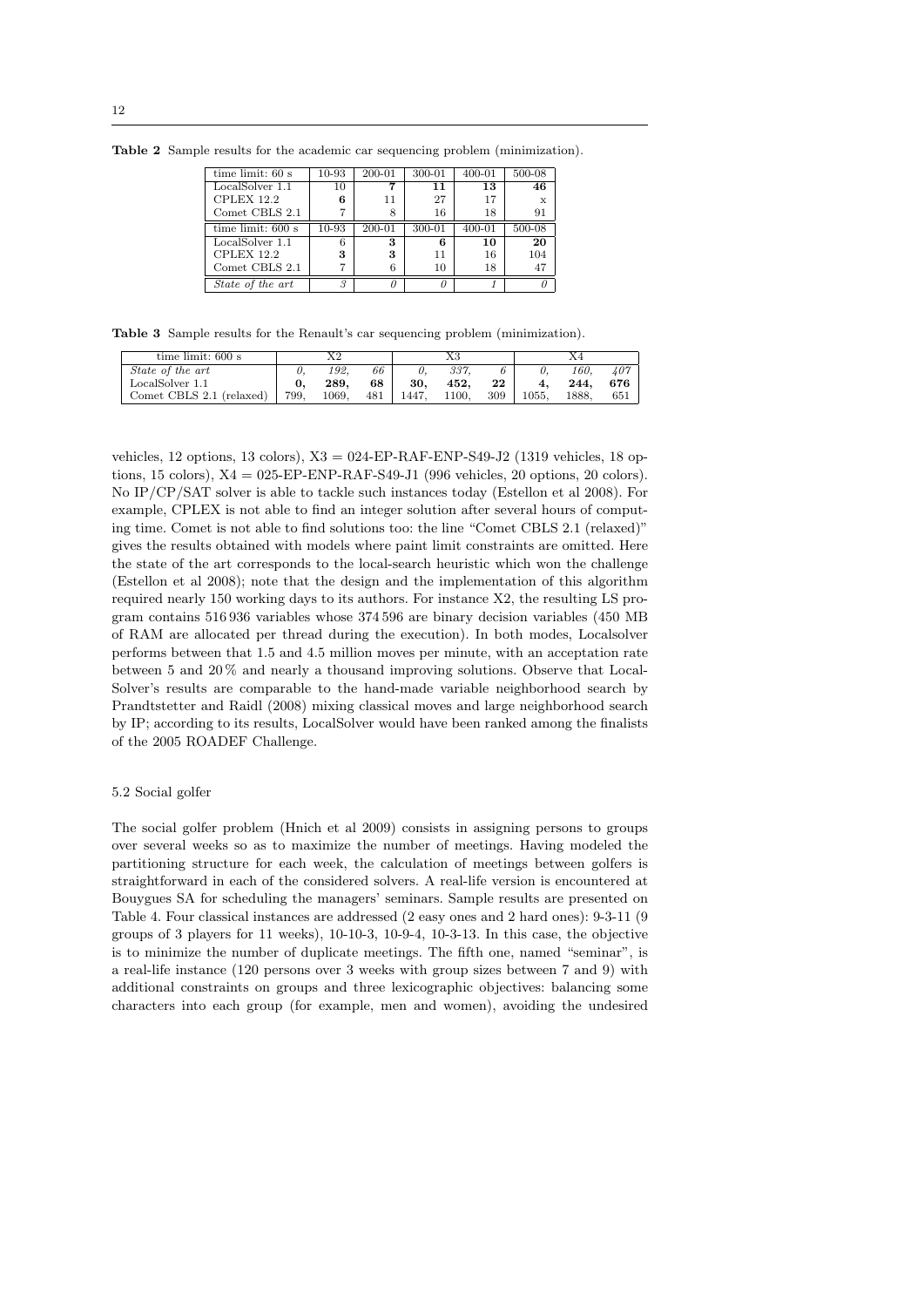| time limit: $60 s$  | $9 - 3 - 11$   | $10-10-3$    | $10-9-4$     | $10 - 3 - 13$ | seminar              |
|---------------------|----------------|--------------|--------------|---------------|----------------------|
| LocalSolver 1.1     | 0              | 0            | 5            | 3             | $1, 0, 1082 = 11082$ |
| CPLEX 12.2          | $\mathbf{x}$   | $\mathbf{x}$ | $\mathbf{x}$ | $\mathbf{x}$  |                      |
| Comet CBLS 2.1      | $\overline{2}$ |              | 8            | 6             | X                    |
| time limit: $600 s$ | $9 - 3 - 11$   | $10-10-3$    | $10-9-4$     | $10 - 3 - 13$ | seminar              |
| LocalSolver 1.1     | 0              |              |              |               | $1, 0, 1082 = 11082$ |
| CPLEX 12.2          | 94             | 140          | 218          | 125           | 3629775              |
| Comet CBLS 2.1      |                | 0            | 5            | 3             |                      |
| State of the art    |                |              | $\theta$     |               | 1, 0, $1082 = 11082$ |

**Table 4** Sample results for the social golfer problem (minimization).

meetings, maximizing the number of (desired) meetings. For classical instances, the tabu-search heuristic by Dotú and Van Hentenryck (1999) (implemented in C programming language) currently owns the best results on almost all social golfer benchmarks. Some dedicated and complex CP approaches (with an emphasis on breaking symmetries) obtain similar results (Dotú and Van Hentenryck 1999). For the real-life instance, the state of the art corresponds to the local-search algorithm which was implemented by one of the authors as operational solution: a first-improvement descent performing fast random swaps (one million per second). Due to the quadratic form of the objective function (a logical "and" must be used for counting meetings), such a problem is particularly difficult to tackle by IP techniques; indeed, its linearization induces a very large number of variables (hundreds of thousands). Then, despite a running time 10 times higher, IP solvers are not able to provide good solutions. Using an integer model and "atmost" global constraints to partition golfers, Comet CBLS obtains comparable solutions with longer running times, but it is not able to find admissible solutions for real-life instances. As previously, LocalSolver does not achieve the records for the hardest instances, but is close to.

#### 5.3 Steel mill slab design

The steel mill slab design problem (Hnich et al 2009) is a variant of the celebrated cutting-stock problem, where orders of different sizes have to be packed onto slabs of different capacities such that the total slab capacity is minimized. In addition, two orders having the same color cannot be packed together into the a same slab (mutual exclusion constraints). The model is based on the assignment of orders to slabs, and the size of each slab is determined by its contents (Schaus et al 2011). The classical instance of CSPLib with 111 orders (Hnich et al 2009) is solved to optimality (cost equal to 0) in less than 1 second by LocalSolver, which outperforms most of the previous approaches (see Van Hentenryck and Michel (2008) for a state of the art). The LSP treated by LocalSolver in this case contains 40 739 variables with 12 321 booleans; LocalSolver visits nearly 100 000 solutions per second. Sample results obtained on new instances proposed by  $Schaus^2$  are given on Table 5. The 200 instances numbered from 11-0 to 20-19 are not mentioned, because all are solved to optimality in less than one second. State-of-the-art results are obtained by  $\text{Heinz}^2$ , cleverly using a Dantzig-Wolfe decomposition of the problem which can be directly tackled by an IP solver due to the reasonable number of columns (heavily filtered thanks to the numerous mutual

 $^2$ http://becool.info.ucl.ac.be/steelmillslab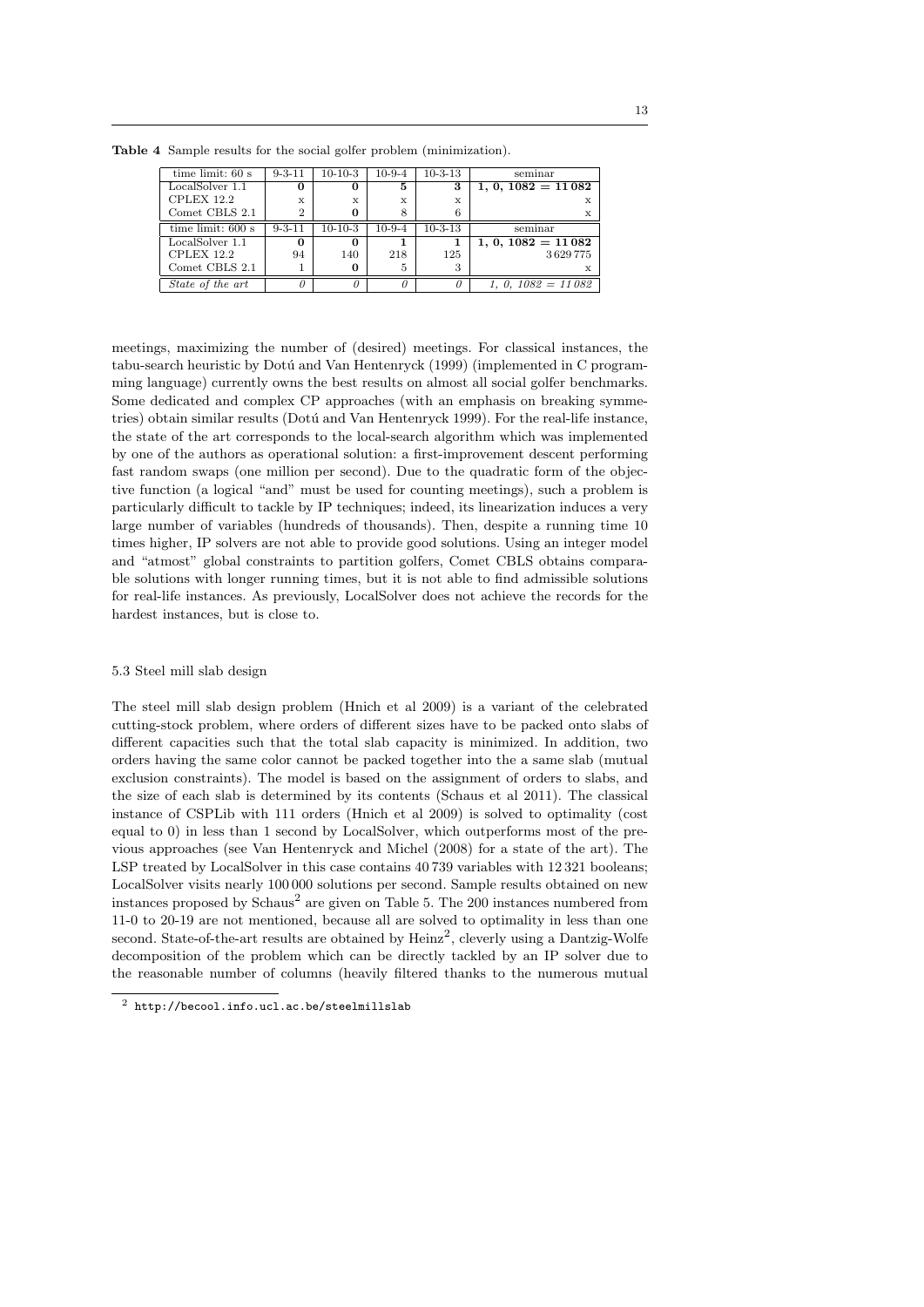| time limit: $60 s$  | $2 - 0$ | $3-0$ | $4 - 0$ | $5-0$ | $6-0$       | $7-0$ | $8-0$    | $9-0$    | $10-0$ |
|---------------------|---------|-------|---------|-------|-------------|-------|----------|----------|--------|
| LocalSolver 1.1     | 37      | 8     | 35      |       | 4           |       | $\Omega$ | $\Omega$ |        |
| CPLEX 12.2          | 136     | 288   | x       | 126   | $\mathbf x$ | 232   | 226      | 163      | 133    |
| CPO <sub>2.3</sub>  | 90      | 65    | 58      | 50    | 54          | 46    | 28       | 29       | 20     |
| Comet CBLS 2.1      | 136     | 135   | 69      | 65    | 42          | 30    | 26       | 21       | 20     |
| time limit: $600 s$ | $2 - 0$ | $3-0$ | $4-0$   | $5-0$ | $6-0$       | $7-0$ | $8-0$    | $9-0$    | $10-0$ |
| LocalSolver 1.1     | 31      | 7     | 34      | 0     | 4           | 0     | $\Omega$ | $\Omega$ | 0      |
|                     |         |       |         |       |             |       |          |          |        |
| CPLEX 12.2          | 94      | 65    | x       | 63    | $\mathbf x$ | 189   | 226      | 97       | 64     |
| CPO 2.3             | 62      | 38    | 40      | 42    | 36          | 36    | 21       | 23       | 18     |
| Comet CBLS 2.1      | 124     | 110   | 43      | 58    | 33          | 33    | 17       | 17       | 15     |

**Table 5** Sample results for the steel mill slab design problem (minimization).

**Table 6** Sample results for the Spot 5 daily photographs scheduling problem (maximization).

| time limit: $60 s$ | 54      | 414     | 509   | 1401    | 1403    |
|--------------------|---------|---------|-------|---------|---------|
| State of the art   | 70      | 22 1 20 | 19125 | 176056  | 176140  |
| LocalSolver 1.1    | 70      | 20112   | 19116 | 167068  | 167156  |
| CPLEX 12.2         | 70      | 22119   | 19125 | 176056  | 176 138 |
| time limit: $60 s$ | 1405    | 1407    | 1502  | 1504    | 1506    |
| State of the art   | 176 179 | 176 245 | 61158 | 124243  | 168247  |
| LocalSolver 1.1    | 165185  | 164253  | 61158 | 124241  | 152 262 |
| <b>CPLEX 12.2</b>  | 174 181 | 176237  | 61158 | 124 243 | 168246  |

exclusion constraints). Note that this approach is dedicated to CSPLib instances: relaxing mutual exclusion constraints makes the number of columns greater, imposing a branch-and-price approach. LocalSolver keeps reasonably close to optimal solutions, whereas CPLEX and generic CBLS are clearly outperformed. Similarly, the best CP approaches are not competitive (Schaus et al 2011).

#### 5.4 Spot 5 photographs scheduling

The spot 5 daily photograph scheduling problem (Vasquez and Hao 2001) consists in selecting the subset of photos to be shot by the Spot 5 satellite; the goal is to maximize a profit function subject to knapsack constraints and mutual exclusion constraints. This linear 0-1 model reads the same in CPLEX and LocalSolver. The larger instances addressed in the literature (multi-orbit case) contains at most one thousand photos in input, which makes them efficiently tractable by IP solvers today. Sample results are presented on Table 6. The state of the art corresponds to Vasquez-Hao's tabu heuristic (Vasquez and Hao 2001); moreover, these authors have proven that their results are nearly optimal (gap lower than  $1\%$ ). The main lesson of this experiment is that LocalSolver remains competitive with IP solvers when the scale of instances, smaller, becomes favorable to tree-search techniques.

#### 5.5 Minimum formwork stock

The minimum formwork stock problem (Benoist et al 2009b), encountered at Bouygues Construction, aims at minimizing the shuttering material used on a construction site. Once decomposed, the master problem can be viewed as a covering problem, whose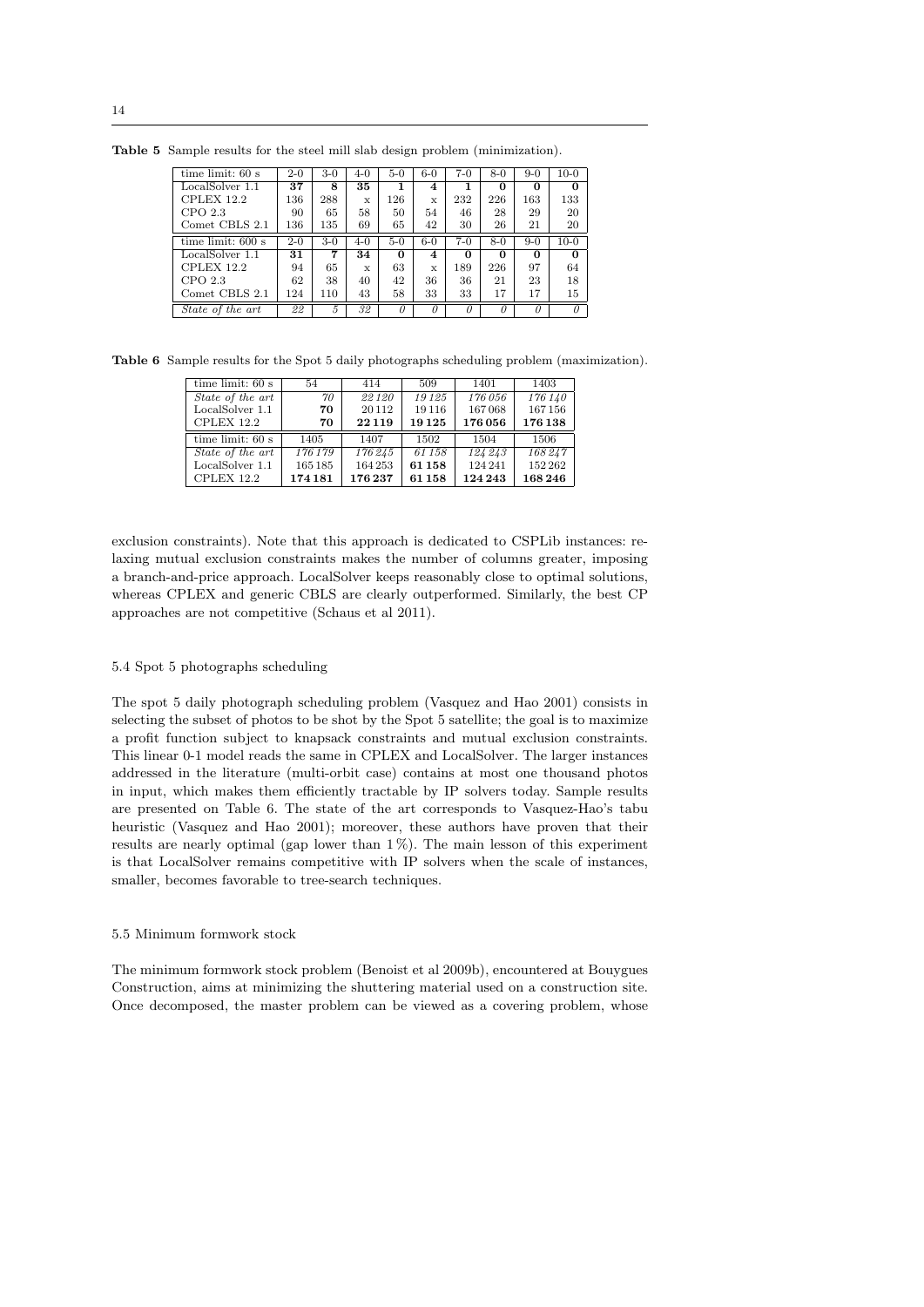**Table 7** Sample results on the minimum formwork stock (minimization).

| time limit: $60 s$ | site1   | site8b  | site12b       | site13b     |
|--------------------|---------|---------|---------------|-------------|
| LocalSolver 1.1    | 5640326 | 5640398 | 9 2 2 3 0 4 0 | 7 7 29 3 36 |
| CPLEX 12.2         | 5409158 | 5409240 | 8392196       | 7408436     |

scale makes it efficiently tractable by IP solvers. Sample results are presented on Table 7. As for the previous problem, one can observe that LocalSolver remains competitive in the face of CPLEX.

#### 5.6 Eternity II puzzle

The Eternity II problem (Benoist and Bourreau 2008; Schaus and Deville 2008) is a very challenging (and recreative) edge-matching puzzle edited by the Tomy company in 2007. The puzzle consists in filling a 16*×*16 square board with 256 square tiles, the four sides of each tile being colored. The goal is to find an assignment of tiles to the board such that the sides of every adjacent pair of tiles have the same color. Such a problem can be modeled as an optimization problem: assign all tiles to the board while minimizing the number of pairs of tiles violating the color constraints. To our knowledge, the best solution found so far has 13 violations (over 480). Schaus and Deville (2008) report a solution with 22 violations, computed by large neighborhood tabu search with 1 day of running time. Interestingly, they obtain solutions with nearly 70 violations by using only swaps of tiles with tabu search. Decisions variables for each tile are its rotation and position on the board (expressed through boolean variables in CPLEX and LocalSolver) and mismatching edges are simply computing with the mathematical operators available in each solver. We obtain a solution with 70 violations with 1 day of running time by using LocalSolver 1.1. In this case, LocalSolver performs nearly one million moves per minute while the LS program contains 262 144 binary decision variables. Note that CPLEX does not provide any solution after 1 day of running time, whereas the generic CBLS of Comet obtains a solution with 107 violations. Pure CP approaches are not able to fall under the barrier of 80 violations (Schaus and Deville 2008).

### **6 Conclusion**

The above results demonstrate that "Local Search Programming" is possible: an effective model-and-run paradigm for local search can be obtained by combining a simple modeling grammar and an efficient incremental solver based on autonomous structured moves. Hence, the next version of LocalSolver is envisaged following several research directions. First, the LSP formalism is far from being achieved: our main preoccupation is to add *set operators* without losing simplicity and genericity. This step is crucial for tackling complex scheduling and routing problems. Then, the concept of autonomous moves maintaining feasibility, which is a key of our approach, has to be reinforced and developed yet. Finally, we have planed to add other metaheuristics (Aarts and Lenstra 1997) to the top layer of the solver, in addition to the standard descent and the simulated annealing.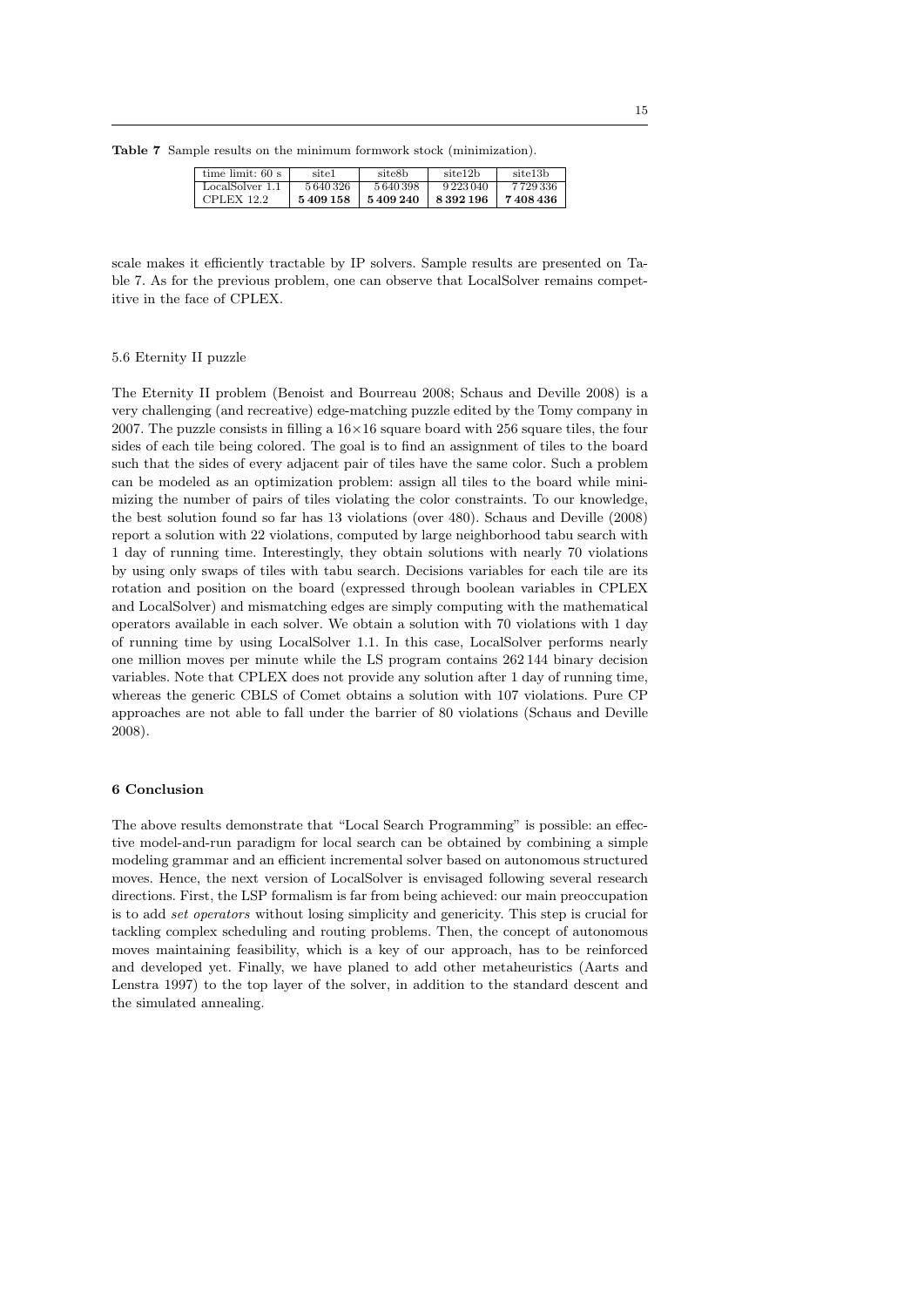**Acknowledgements** We warmly thank all people who have contributed, directly or indirectly, to the LocalSolver project. Particularly: Antoine Jeanjean (Bouygues e-lab), Lucile Robin (Ecole Centrale de Lyon), Guillaume Rochart (Bouygues e-lab), Michel Van Caneghem ´ (LIF, Université Aix-Marseille II), Sofia Zaourar (ENSIMAG, Grenoble INP).

#### **References**

- Aarts E, Lenstra J (1997) Local search in combinatorial optimization. In: Aarts E, Lenstra J (eds) Local Search in Combinatorial Optimization, Wiley-Interscience Series in Discrete Mathematics and Optimization, John Wiley & Sons, Chichester, England, UK
- Benoist T, Bourreau E (2008) Fast global filtering for Eternity II. Constraint Programming Letters 3:35–50
- Benoist T, Estellon B, Gardi F, Jeanjean A (2009a) High-performance local search for solving inventory routing problems. In: Stützle T, Birattari M, Hoos H (eds) Proceedings of SLS 2009, the 2nd International Workshop on Engineering Stochastic Local Search Algorithms, Springer, Lecture Notes in Computer Science, vol 5752, pp 105–109
- Benoist T, Jeanjean A, Molin P (2009b) Minimum formwork stock problem on residential buildings construction sites. 4OR-Q J Oper Res 7:275–288
- Cahon S, Melab N, Talbi EG (2004) ParadisEO: a framework for the reusable design of parallel and distributed metaheuristics. Journal of Heuristics 10(3):357–380
- Caseau Y, Laburthe F, Silverstein G (1999) A meta-heuristic factory for vehicle routing problems. In: Proceedings of CP 1999, Springer, Lecture Notes in Computer Science, vol 1713, pp 144–158
- Comet Tutorial (2010) Comet 2.1 Tutorial. Dynadec Decision Technologies Inc., Providence, RI, 581 pages, http://www.dynadec.com
- Deville Y, Schaus P (2010) Personnal communication
- Di Gaspero L, Schaerf A (2003) EasyLocal++: an object-oriented framework for flexible design of local search algorithms. Software - Practice & Experience 33(8):733–765
- Dotú I, Van Hentenryck P (1999) Scheduling social golfers locally. In: Proceedings of CPAIOR 2005, Springer, Lecture Notes in Computer Science, vol 3524, pp 155–167
- Estellon B, Gardi F, Nouioua K (2006) Large neighborhood improvements for solving car sequencing problems. RAIRO Operations Research 40(4):355–379
- Estellon B, Gardi F, Nouioua K (2008) Two local search approaches for solving real-life car sequencing problems. European Journal of Operational Research 191(3):928–944
- Estellon B, Gardi F, Nouioua K (2009) High-performance local search for task scheduling with human resource allocation. In: Proceedings of SLS 2009, Springer, Lecture Notes in Computer Science, vol 5752, pp 1–15

Fernandez Pons D (2010) Personnal communication

- Hnich B, Miguel I, Gent I, Walsh T (2009) CSPLib: a problem library for constraints. http://www.csplib.org
- Michel L, Van Hentenryck P (2000) Localizer. Constraints 5(1/2):43–84
- Perron L, Shaw P (2004) Combining forces to solve the car sequencing problem. In: Proceedings of CPAIOR 2004, Springer, Lecture Notes in Computer Science, vol 3011, pp 225–239
- Perron L, Shaw P, Furnon V (2004) Propagation guided large neighborhood search. In: Proceedings of CP 2004, Springer, Lecture Notes in Computer Science, vol 3258, pp 468–481
- Prandtstetter M, Raidl G (2008) An integer linear programming approach and a hybrid variable neighborhood search for the car sequencing problem. European Journal of Operational Research 191(3):1004–1022
- Rego C, Glover F (2002) Local search and metaheuristics. In: Gutin G, Punnen A (eds) The Traveling Salesman Problem and Its Variations, Kluwer Academic Publishers, Dordrecht, Netherlands, pp 105–109
- Schaus P, Deville Y (2008) Hybridation de la programmation par contraintes et d'un voisinage à très grande taille pour Eternity II. In: Proceedings of JFPC 2008, pp 115–122
- Schaus P, Hentenryck PV, Monette JN, Coffrin C, Michel L, Deville Y (2011) Solving steel mill slab problems with constraint-based techniques: CP, LNS, CBLS, to appear in Constraints
- Selman B, Kautz H, Cohen B (1996) Local search strategies for satisfiability testing. In: Johnson D, Trick M (eds) Cliques, Coloring, and Satisfiability: 2nd DIMACS Implementation Challenge, DIMACS Series in Discrete Mathematics and Theoretical Computer Science, vol 26, AMS, Providence, RI